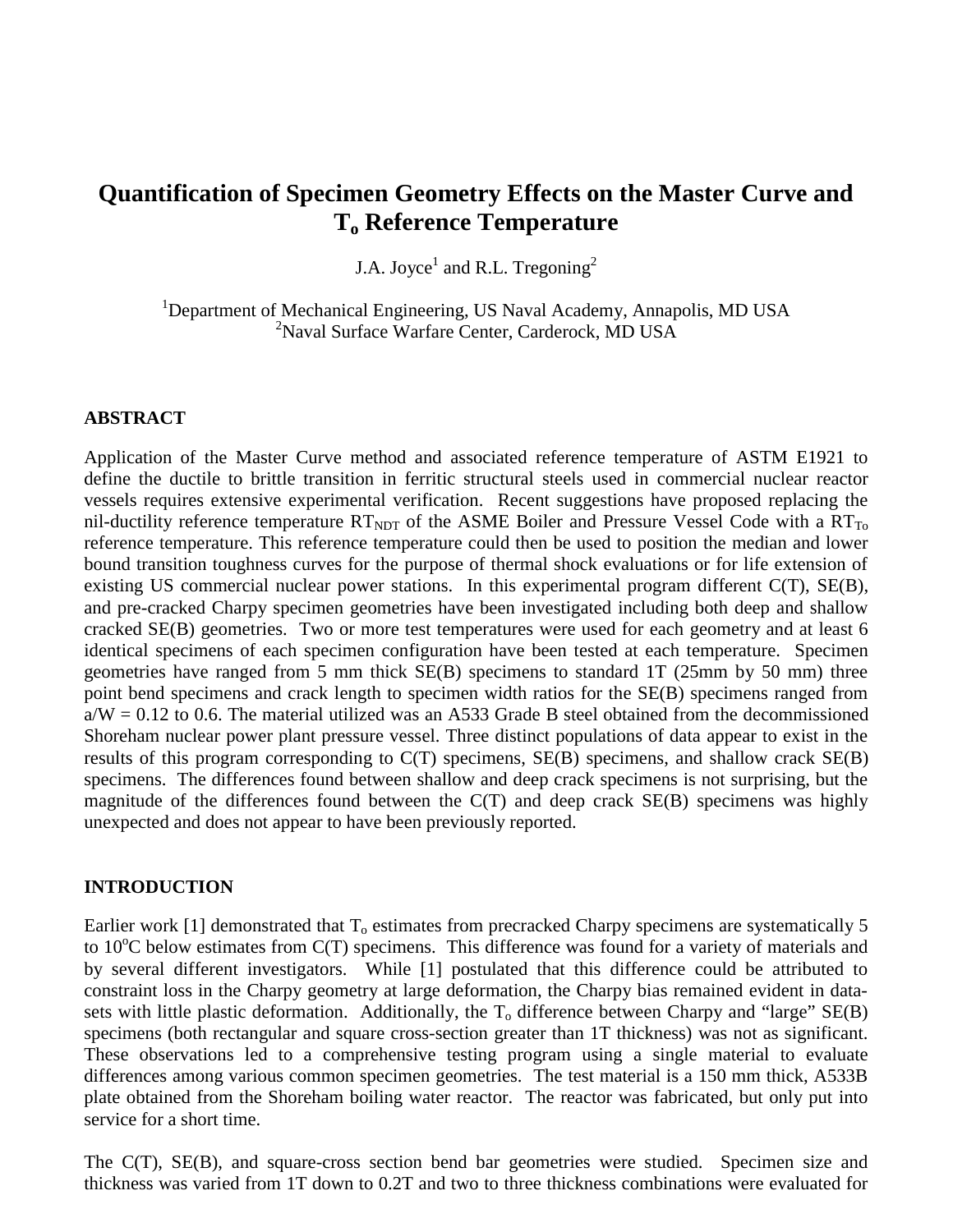each unique specimen type. The 1T C(T) specimen geometry was initially tested at four temperatures above and below the estimated  $T_0$  to provide an accurate baseline  $T_0$  measurement. The other geometries were then tested at or near several of the 1T C(T) specimen test temperatures to develop separate  $T<sub>o</sub>$  estimates. The test temperatures used for the smaller geometries were chosen to comply with the ASTM E1921 requirements in order to minimize constraint loss. Additional testing was conducted using short crack  $(a/W < 0.15)$  bend specimens in order to quantify the effect of significant crack-tip constraint loss on  $T_0$ . The 1T SE(B),  $1/2T$  SE(B) and 1x1 square-cross section geometries were studied, and the test temperatures were similar to the standardized, deep crack testing.

### **EXPERIMENTAL DETAILS**

The A533B test material was extracted from a portion of the 150 mm thick shell plate from the decommissioned Shoreham nuclear plant boiling water reactor pressure vessel. The test piece was originally located in the upper section of the vessel just below the nozzle inserts. The tensilemechanical properties at four temperatures are presented in Table 1. Results presented in [1] illustrate that this plate material has uniform tensile properties throughout the central 100 mm of the plate. All specimens were machined from a block that measured 30 cm along the rolling direction by 214 cm in the transverse direction. The Table 1 properties represent the averages of specimens taken throughout this central region of the plate.

| Temp.<br>$(^{\rm o}C)$ | $\sigma_{\text{Ys}}$<br>(MPa) | $\sigma_{ult}$<br>(MPa) | % Elong.<br>$(25 \text{ mm})$ | % R.A. |
|------------------------|-------------------------------|-------------------------|-------------------------------|--------|
| $-120$                 | 603                           | 760                     | 28                            | ხა     |
| $-80$                  | 569                           | 733                     | 32                            |        |
| 24                     | 488                           | 644                     | 28                            |        |
| 115                    | 445                           | 589                     | 23                            |        |

TABLE 1 A533B TENSILE MECHANICAL PROPERTIES

The test matrix containing the specimen geometries evaluated and the chosen test temperatures is summarized in Table 2. This table summarizes the parameters for the current database of 168 standard fracture toughness values for this material. Of these results, 153 results are uncensored as per ASTM E1921 requirements. The test matrix is comprehensive in that all the typical test geometries were evaluated at more than one test temperature with respect to the best estimate  $T<sub>o</sub>$ . The following is a brief description of the specimen preparation and testing details. Further information on this test plan is available in reference [2].

In Table 2, the specimen size description follows the standard ASTM E399 convention of xT, where x is the nominal specimen thickness,  $B_{\text{max}}$ . Three distinct specimen geometries were studied: a square crosssection single-edged notch bend geometry, a standard rectangular cross-section single-edged notch bend  ${SE(B)}$  geometry, and the compact tension  ${C(T)}$  geometry. The planar dimensions for each specimen type scale self-similarly with respect to  $B_{\text{max}}$  so that the specimen width (W) to  $B_{\text{max}}$  ratio is constant for each geometry regardless of absolute specimen size. The  $W/B = 2$  for the  $C(T)$  and  $SE(B)$ specimens, while  $W/B = 1$  for the square cross section bend geometries. Additionally, several  $SE(B)$ and square bend specimens were tested with  $a/W < 0.15$ . A total of 35 tests were conducted for these low constraint geometries. The  $T_{\text{oq}}$  values representative of these geometries obviously are not expected to be equivalent to the "material"  $T_0$  and are not valid tests within the context of E1921.

The majority of the specimens were side-grooved after pre-cracking with a 0.25mm radius and a depth corresponding to the total thickness reduction indicated in Table 2. All specimens were oriented with the crack in the L-S direction as defined by ASTM E399. An effort was made to conduct testing at similar temperatures for each geometry type so that 1T corrected values could be compared directly.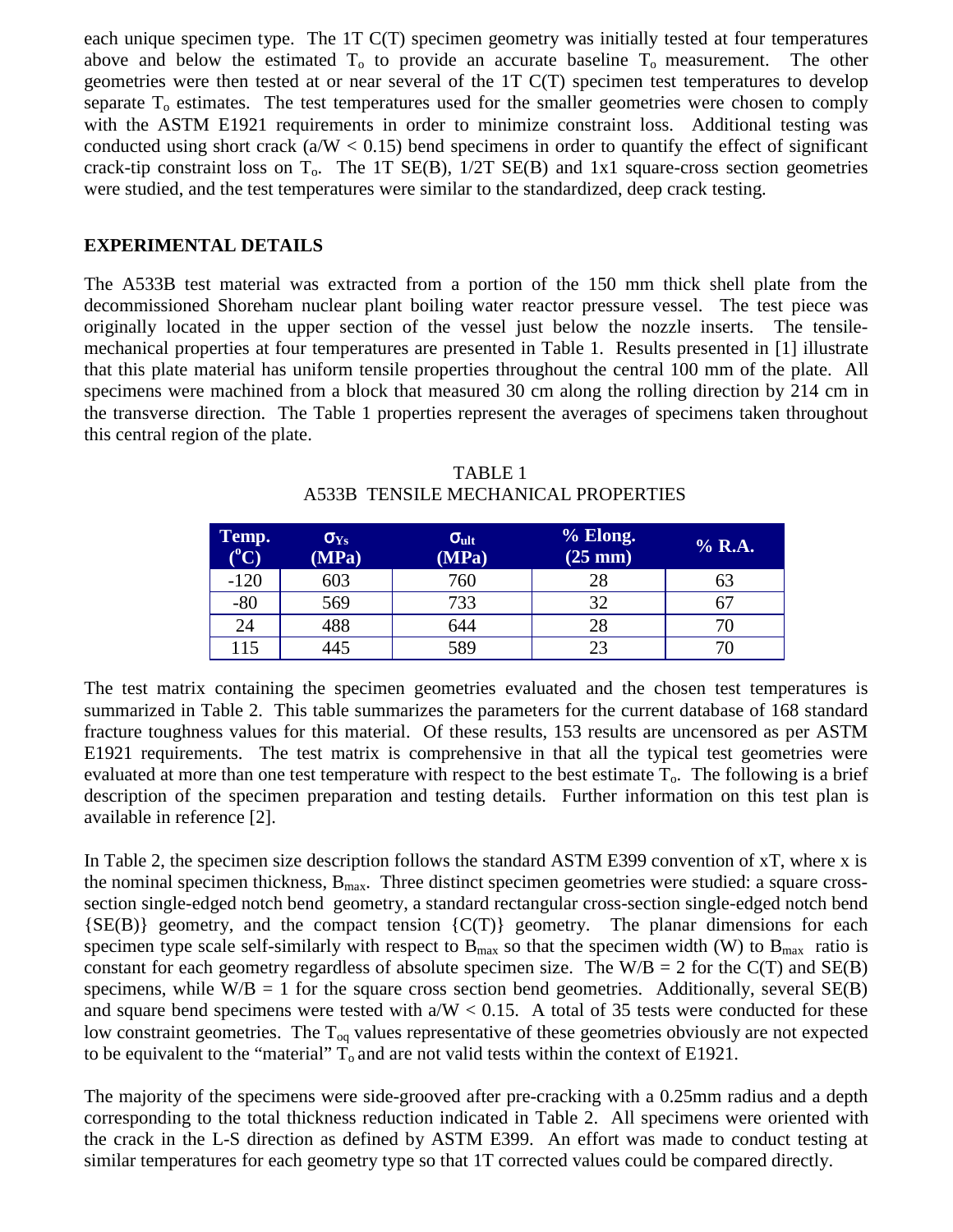| TABLE 2                             |
|-------------------------------------|
| MATRIX OF TEST DATA FOR A533B STEEL |

| Specimen                   | <b>Size</b> | a/W              | <b>SG Depth</b>     | Test      | N               | M <sub>KJcmed</sub> | $T_o\underset{C}{\text{or}}T_{o\alpha}$ |  |  |
|----------------------------|-------------|------------------|---------------------|-----------|-----------------|---------------------|-----------------------------------------|--|--|
| Geometry                   | $(B_{max})$ |                  | $(\%$ of $B_{max})$ | Temp.     |                 |                     |                                         |  |  |
|                            |             |                  |                     | $({}^oC)$ |                 |                     |                                         |  |  |
| <b>Deep Crack Testing</b>  |             |                  |                     |           |                 |                     |                                         |  |  |
| SE(B)                      | 1T          | 0.5              | 0                   | $-118$    | 10              | 536                 | $-95.9$                                 |  |  |
|                            | 1/2T        | 0.52             | 20                  | $-116$    | $\overline{8}$  | 295                 | $-87.7$                                 |  |  |
|                            |             | 0.52             | 20                  | -79       | $\overline{8}$  | 76                  | $-101.3$                                |  |  |
|                            | 0.2T        | 0.56             | 20                  | $-130$    | 9               | 152                 | $-85.4$                                 |  |  |
|                            |             | 0.48             | 20                  | -114      | $\overline{8}$  | 107                 | $-92.6$                                 |  |  |
| Square<br><b>B</b> end     | 1T          | 0.51             | 10                  | -118      | $\overline{8}$  | 272                 | $-94.5$                                 |  |  |
|                            |             | 0.51             | $\overline{10}$     | $-76$     | 8               | 87                  | $-94.2$                                 |  |  |
|                            | 0.394T      | 0.5              | 20                  | $-115$    | $\overline{8}$  | 157                 | $-73.6$                                 |  |  |
|                            |             | 0.5              | 20                  | -83       | 16              | 59                  | $-83.8$                                 |  |  |
| C(T)                       | 1T          | 0.55             | 20                  | -40       | $\overline{14}$ | 94                  | $-74.2$                                 |  |  |
|                            |             | 0.50             | 20                  | $-85$     | $\overline{8}$  | 351                 | $-78.7$                                 |  |  |
|                            |             | 0.50             | 20                  | $-110$    | $\overline{8}$  | 818                 | $-67.5$                                 |  |  |
| 0.8T<br>Plan<br>C(T)       | 1T          | 0.50             | 20                  | $-60$     | 7               | $\overline{117}$    | $-84.0$                                 |  |  |
|                            |             | 0.50             | 20                  | -80       | 7               | 273                 | $-74.6$                                 |  |  |
| C(T)                       | 1/2T        | 0.55             | 20                  | -39       | 13              | 33                  | $-84.3$                                 |  |  |
|                            |             | 0.57             | 20                  | -86       | $\overline{8}$  | 146                 | $-81.2$                                 |  |  |
|                            |             | 0.55             | 20                  | $-118$    | $\overline{6}$  | 310                 | $-84.6$                                 |  |  |
| <b>Short Crack Testing</b> |             |                  |                     |           |                 |                     |                                         |  |  |
| SE(B)                      | 1T          | 0.15             | $\overline{0}$      | $-120$    | $\overline{5}$  | 930                 | $-97.1$                                 |  |  |
|                            | 1/2T        | 12<br>$\Omega$   | 20                  | $-115$    | $\overline{6}$  | 214                 | $-123.7$                                |  |  |
|                            |             | 0.12             | 20                  | $-96$     | $\overline{8}$  | 188                 | $-108.5$                                |  |  |
| Square<br>Bend             | 1T          | 12<br>$\Omega$ . | 10                  | $-120$    | $\overline{8}$  | 97                  | $-126.6$                                |  |  |
|                            |             | 0.12             | 10                  | -92       | 8               | 352                 | $-110.0$                                |  |  |

The other specimen types were tested largely at  $-80^{\circ}$ C, and between  $-110$  to  $-120^{\circ}$ C. For the smallest specimen types, testing was necessary below  $-120^{\circ}$ C to ensure that the E1921 deformation criteria could be met. A few of the short crack specimen data sets were evaluated near  $-95^{\circ}$ C to generate significant constraint loss while avoiding ductile tearing during the tests. Temperature control was achieved by using a convection chamber with a liquid nitrogen spray used to cool the specimens. Temperatures were constant within  $\pm 2^{\circ}$ C for an individual test, and replicate temperature control for all specimens comprising a data set was within  $\pm 3^{\circ}$ C. All specimen pre-cracking and testing requirements adhered to ASTM E1921 as appropriate. Tests were conducted at quasi-static test rates ( $\approx 0.5 - 1.0$  MPa $\sqrt{m/s}$ ) in a servo-hydraulic test machine.

## **PRESENTATION OF RESULTS**

The  $T<sub>o</sub>$  results obtained from the data sets described above are summarized in Table 2. The 1T size corrected  $K_{Jc}$  results obtained from  $C(T)$  specimens are plotted in Figure 1 as a function of test temperature. Results which are censored as per ASTM E1921 are indicated in the figure. The C(T) data is an amalgam of the 1T, 1/2T and 25.4mm, 0.8T plan C(T) results. This data-set yields a best estimate  $T<sub>o</sub>$  value of -78  $^{\circ}$ C and the data appears to fit well between about the median curve and within the confidence bounds. The  $T_0$  value for individual data-sets are also very consistent and fall within  $\pm 10^{\circ}$ C of the multi-temperature value (Table 2). Figure 2 shows results obtained from the square cross section bend and SE(B) specimens. The best estimate  $T_0$  value was found to be -90<sup>o</sup>C for this grouping, a considerably different value than the -78°C result obtained for the C(T) specimens. Figure 2 also shows the Master curve and confidence bounds for the  $C(T)$  specimens and it is clear that a considerable difference exists between the  $SE(B)$  and  $C(T)$  data sets. The thickness ranged from 0.2T to 1T for these specimens as indicated in Table 2. It is interesting to note that the individual  $T<sub>o</sub>$  values for data-sets with the SE(B) type geometry fell between -85<sup>o</sup>C and  $-97^{\circ}$ C. The square bend specimens also resulted in T<sub>o</sub> values within this range (-94 $\rm ^{o}C$ ), but the Charpy T<sub>o</sub> values were lower than any of the other estimates (T<sub>o</sub>  $= -74^{\circ}\text{C}$  and  $-81^{\circ}\text{C}$ ) for this specimen type. Figure 3 compares the C(T) specimen master curve and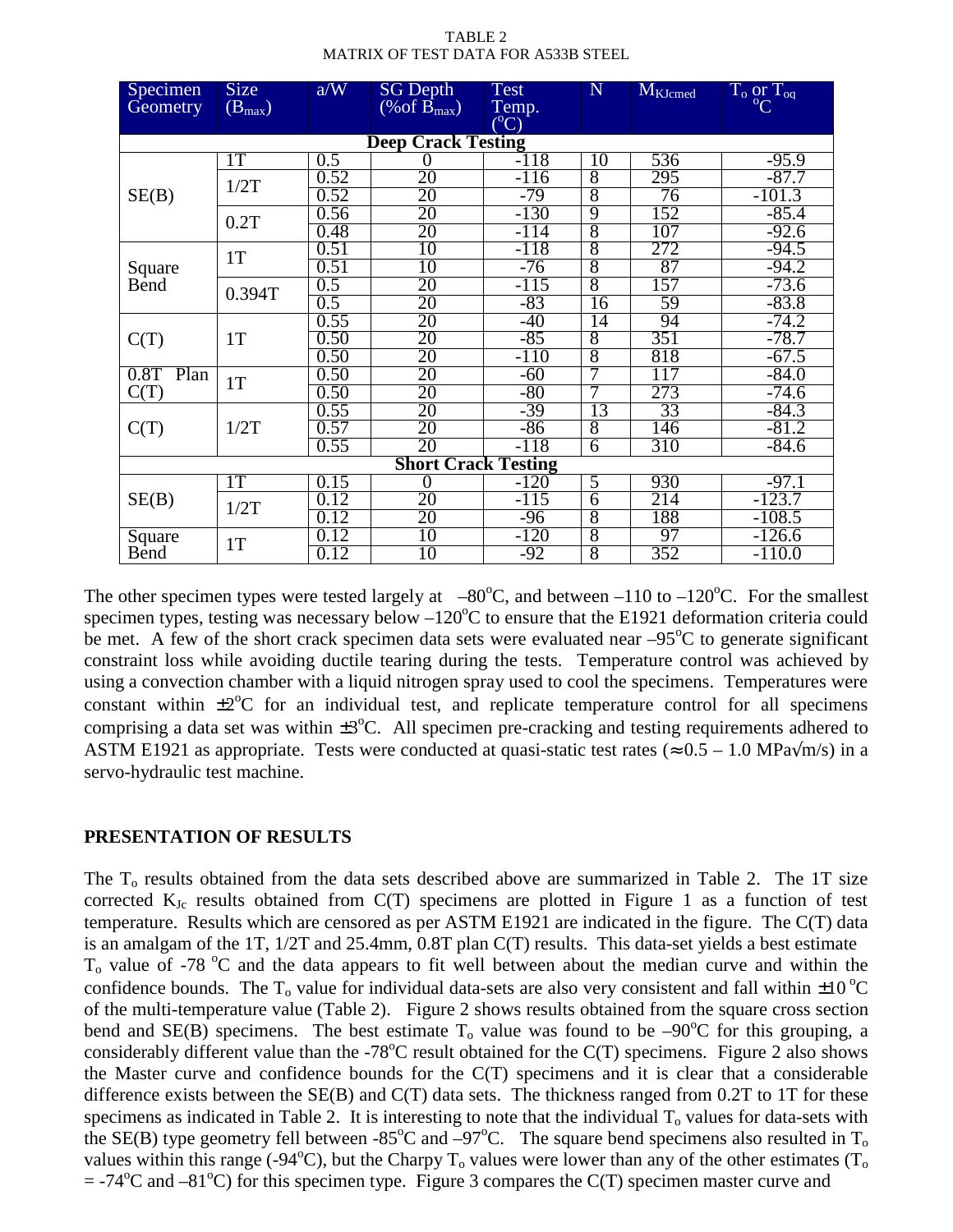

**Figure 1:** Baseline C(T) data set used to evaluate  $T_0$  and the ASTM E1921 Master curve for the Shoreham vessel material.



**Figure 2:** Comparison of SE(B), square bend, and Charpy specimen results with the Master curve and confidence bounds from the C(T) specimens.

confidence bounds with the deep and shallow crack square bend and  $SE(B)$  data. This plot (and  $T_0$ ) values in Table 2) illustrates that the toughness measured in the shallow crack bend bar geometries is elevated compared with both the C(T)-based results and the results of standard deep crack SE(B) specimens.

Three distinct populations of data appear to exist in this data set corresponding to C(T) specimens, SE(B) specimens, and shallow crack SE(B) specimens. No distinct separation was found for the square bend geometry in comparison with the standard deep crack SE(B) geometry. This result implies that specimen geometry influences transitional cleavage fracture in this material. The question exists if this is a real phenomenon, or is due to statistical uncertainty or simply results from material variability.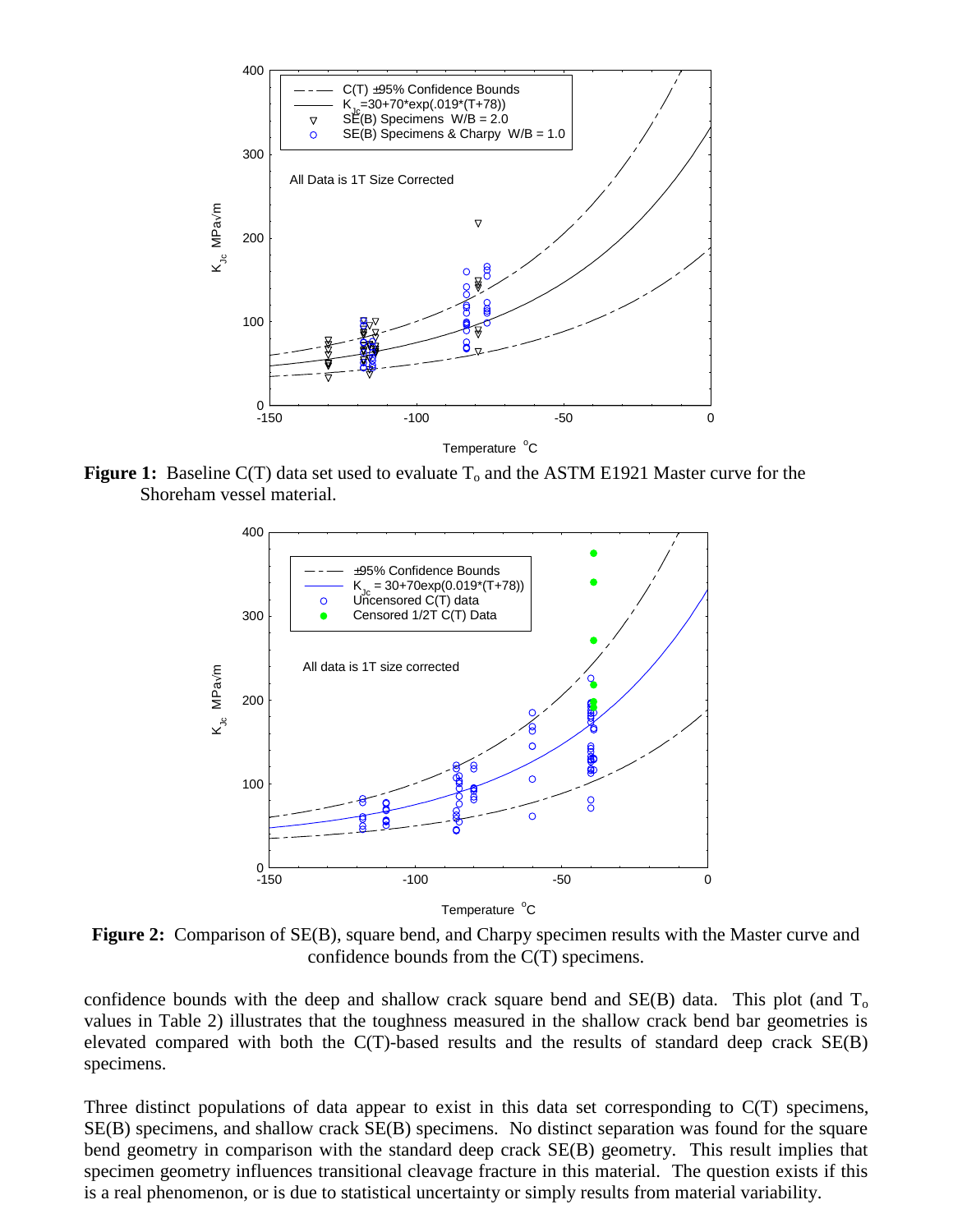

**Figure 3:** Comparison of shallow crack SE(B) results with square bend and SE(B) data and with the Master curve and confidence bounds from the C(T) data sets.

It is helpful to compare the results as a function of specimen type to answer this question. The combined best estimate value of  $T_0$  ( $T_{\text{obe}}$ ) for this material using all available, valid results was first calculated to be  $-85^{\circ}$ C (168 specimens). Individual values of T<sub>o</sub> were determined for each unique specimen geometry using the multi-temperature procedure proposed by Wallin[3]. A unique geometry is defined for each distinct specimen thickness and plan cross-section type. The individual  $T<sub>o</sub>$  values utilized all ASTM E1921 valid data for a unique geometry and values represent data taken at multiple temperatures as defined in Table 2. Figure 4 illustrates the differences in  $T_0$  as a function of specimen geometry with respect to  $T_{\text{obe}}$ . The 95% confidence limits have been included to estimate the uncertainty due to sample size in the individual  $T<sub>o</sub>$  values. These limits have been derived by weighting them with the appropriate scale parameter ( $\beta$  in E1921) for the 1T K<sub>Jcmed</sub> value of each data set.

It is clear in Figure 4 that the C(T) (1T, 0.8T-plan,  $1/2T$ ) T<sub>o</sub> estimates are always lower than T<sub>obe</sub>, while the SE(B) (1T,  $1/2T$ , 0.2T)  $T_0$  estimates are consistently higher. The 25 mm. square Bend results are mixed. The 25 mm square bend result is close to the  $SE(B)$  T<sub>o</sub> grouping while the Charpy result falls closer to the C(T) data. However, the confidence limits due to sampling uncertainty do result in some overlap between the SE(B) and C(T) individual results. Other potential factors that could lead to the measured differences between specimen types include material variability and the deformation level (M) at fracture. Material variability was addressed initially by requiring all specimens to be tested within the central part of the plate, between the  $\frac{1}{4}$  and  $\frac{3}{4}$  locations. While there was no effort to ensure that the crack tips ended at the same absolute plate depth, several different depths were sampled for each specimen plan type (C(T), SE(B), Square bend).

Also, the specimen plan types were spread throughout the plate width so that they were not grouped within a single region of the plate. The deformation level also potentially influences the measured  $T<sub>o</sub>$ value. As constraint decreases, the measured toughness at fracture increases and leads to a decrease in T<sub>o</sub>. Specimen constraint can be quantified by the expression  $M = Eb\sigma_{ys}/K_{Jc}^{2}$ , where b is the remaining specimen ligament,  $\sigma_{vs}$  is the material yield strength,  $J_C$  is the value of the J-integral at cleavage (defined as  $K_{Jc}^2/E$ ), and M is defined as the "constraint limit". As M decreases, the crack tip constraint at cleavage also decreases. ASTM E1921 requires data censoring for  $M < 30$  in an effort to ensure that the KJcmed value of the data set is not affected by constraint loss. For this data set, the bulk of the testing was conducted at high M values as shown by the tabulated M values in Table 2. Only two data sets had  $M_{\text{KJcmed}}$  < 70. This implies that constraint loss during testing is not a reason for the differences in the measured  $T<sub>o</sub>$  values for different specimen geometries found in this data set.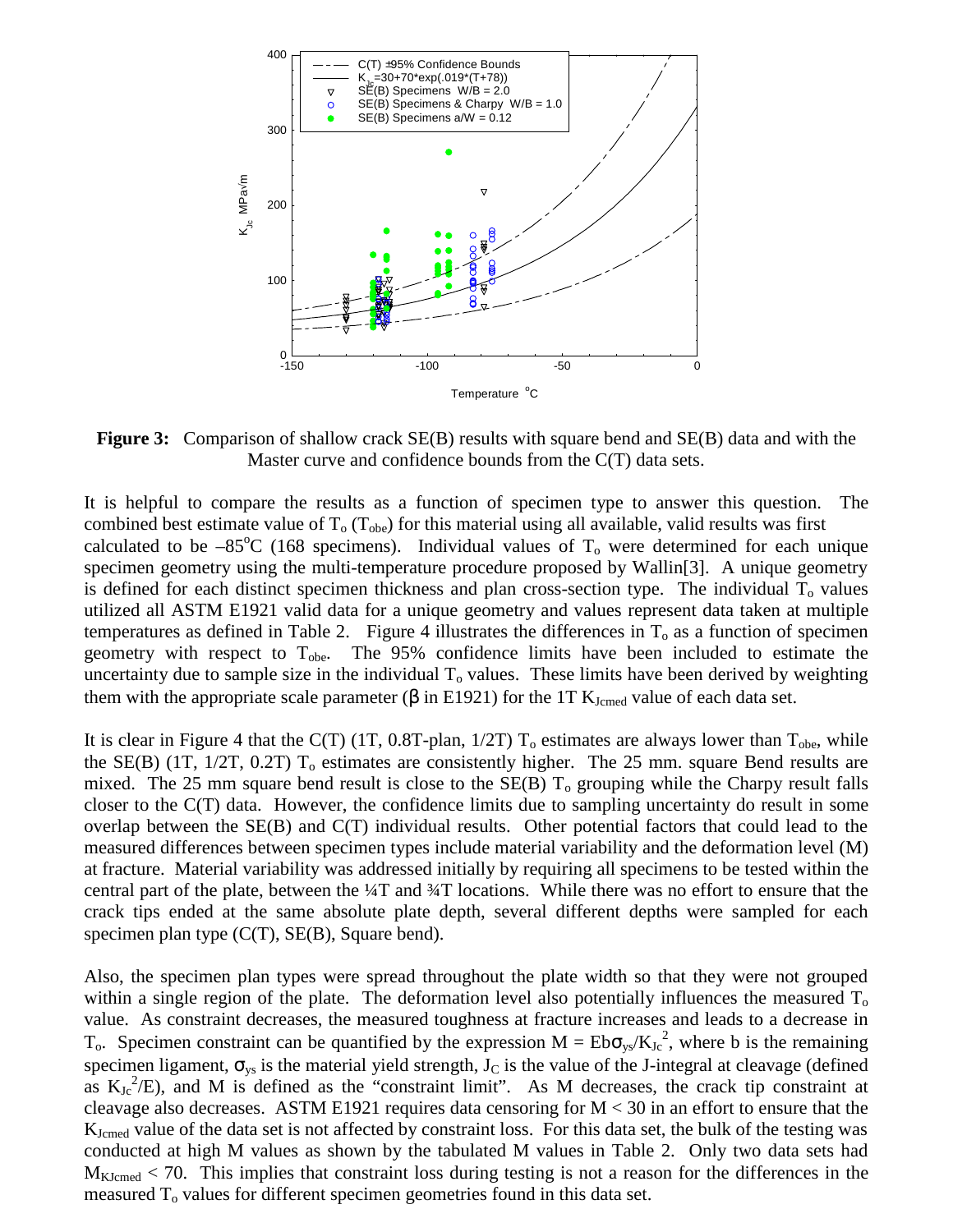

**Figure 4** The combined best estimate  $T_0$  shown for each specimen geometry.

#### **DISCUSSION**

The T<sub>o</sub> differences among different specimen geometries as a function of crack length implies that the stress field which triggers cleavage is not constant. Other research has noted differences in the magnitude and shape of the stress field as a function of geometry and loading mode [5]. This has been utilized to quantify toughness differences among different geometries in the past [6-7]. While this prior work has been largely successful it has concentrated on ductile upper shelf fracture behavior rather than differences in cleavage toughness between "low" and "high" constraint geometries.

The character of the linear elastic crack tip stress field at cleavage can be more completely described by the first two components (K, and T) in the asymptotic expansion of the crack tip stress field,  $\sigma_{ii}$  [8]:

$$
\sigma_{ij} \rightarrow \frac{K}{\sqrt{2\pi r}} f_{ij}(\theta) + T\delta_{1i}\delta_{1j}
$$
 (1)

In Eq. 1,  $f_{ii}(\theta)$  is the angular variation of the crack-tip stress fields, r is the radial distance from the crack tip, K is the stress intensity factor, and T is defined as the T-stress. The T-stress is conceptually a nonsingular stress component applied parallel to the crack tip. Negative T-stress values denote constraint loss with respect to SSY. The T-stress is proportional to the applied remote load (expressed through  $K_I$ ) which motivates the following relationship:

$$
T = \frac{BK_I}{\sqrt{\pi a}}
$$
 (2)

Here, a is the crack depth and B is the "geometry ratio". The geometry ratio is independent of loading magnitude and is only a function of loading mode, specimen geometry, and crack length. It is therefore a convenient measure of constraint differences among particular geometries. The B parameters are determined for each in-plane geometry using the polynomial expressions presented in [10] corresponding to analyses of [9]. The nominal crack length has been utilized in each case. The T-stress has been determined from B using Eq. 2 and has been based on the 1T K<sub>Jcmed</sub> value for the data-set.

Figures 5 and 6 illustrate the measured  $T_0$  (or  $T_0$ ) values as a function of B and T-stress respectively. There is a clear monotonic relationship exhibited. Lower (increased negative) B or T-stress values result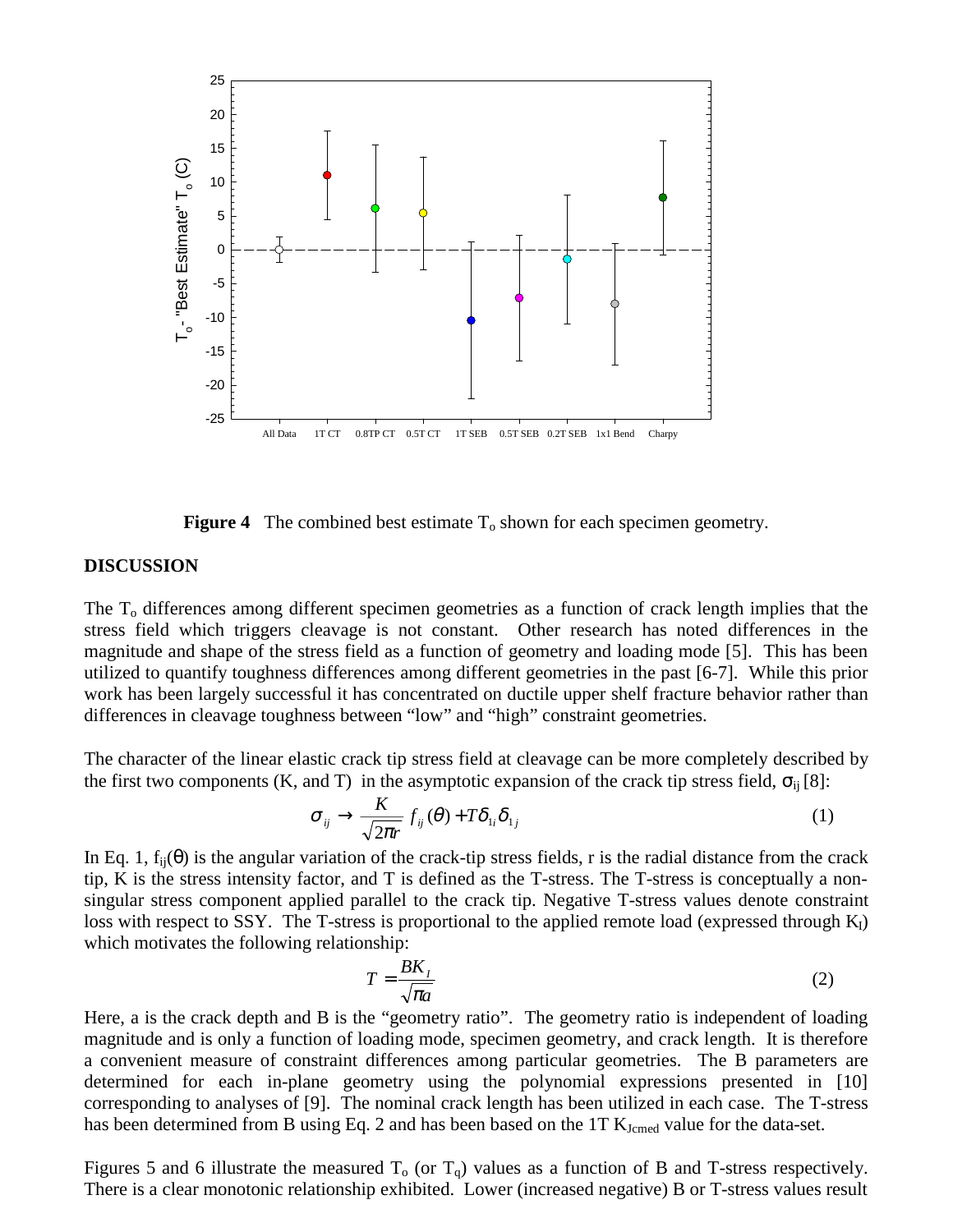

**Figure 5**: The reference temperature T<sub>o</sub> shows a linear correlation with the T-Stress B geometry ratio.



**Figure 6**: Dependence of the  $T_0$  reference temperature on the T-stress for all data sets.

in lower  $T_0$  (or  $T_0$ ) measurements. Higher and even positive T-stress values result in higher  $T_0$ estimates. The direct comparison between T-stress and  $T_0$  can be somewhat misleading because both variables are monotonic functions of 1T  $K_{Jcmed}$ . The T-stress is linearly-dependent on 1T  $K_{Jcmed}$  while  $T<sub>o</sub>$  exhibits a logarithmic dependence due to the master curve shape. Hence, a monotonic relationship between  $T_0$  and T-stress is largely preordained. However, the clear monotonic relationship between  $T_0$ and B is solely due to the effect of crack tip constraint on  $T_0$  since B is only a function of the specimen geometry and loading mode. This effect of constraint loss (measured by T-stress) has been previously used to describe toughness differences between deep crack and shallow crack SE(B) specimens. However, this is the first indication that the relationship appears to also extend to 0 and positive T-stress values. It has previously been argued that there should be little difference between measured toughness values in nominally "high constraint" deep crack geometries such as the C(T) and SE(B) specimens and these and other specimen types are currently allowed by fracture toughness standards like ASTM E399.